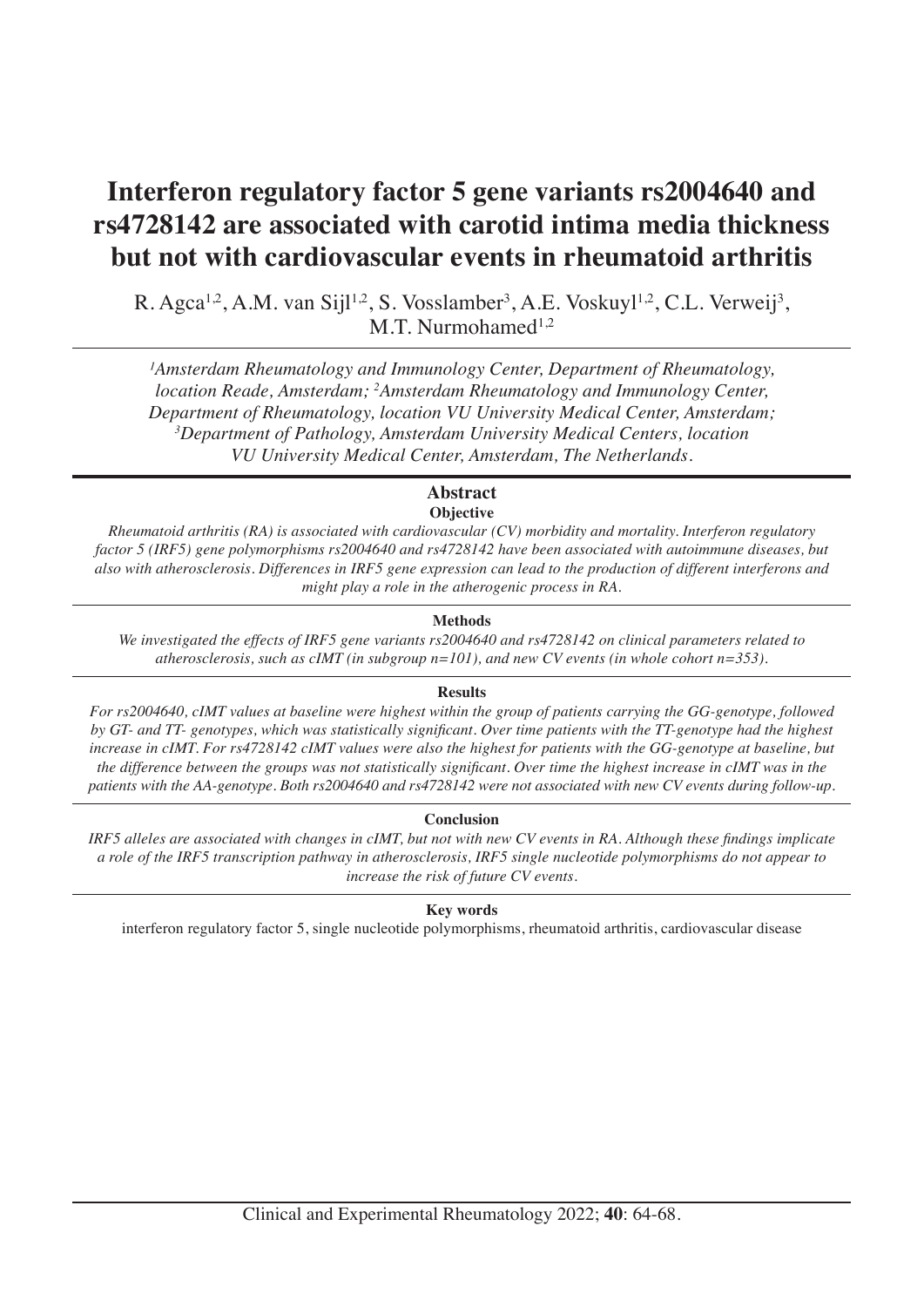*Rabia Agca, MD Alper M. van Sijl, MD, PhD Saskia Vosslamber, MSc, PhD Alexandre E. Voskuyl, MD, PhD, Prof. Cor L. Verweij, MSc, PhD, Prof.***†** *Michael T. Nurmohamed, MD, PhD, Prof.*

**†** *passed away on 3 April 2016.*

*Please address correspondence to: Rabia Agca, Amsterdam Rheumatology and Immunology Center, location VU University Medical Center & Reade, P.O. Box 7057, 1007 MB Amsterdam, The Netherlands. E-mail: r.agca@amsterdamumc.nl*

*Received on November 22, 2020; accepted in revised form on January 4, 2021.*

*© Copyright Clinical and Experimental Rheumatology 2022.*

*Funding: this research was partly funded by the European Community Sixth Framework Programmes Autorome (from Immune Responses in Rare Autoimmune Diseases to Novel Therapeutic Intervention Strategies - a Personalized Medicine Approach) and Autocure (Curing Autoimmune Diseases) and the Dutch Centre for Medical System Biology (CMSB).* 

*These sponsors had no involvement in the study design, analysis or interpretation of the data and publication.* 

*Competing interests: none declared.*

#### **Introduction**

Rheumatoid arthritis (RA) is associated with increased cardiovascular (CV) morbidity and mortality (1-3), in part due to the presence of traditional CV risk factors (4), but also due to RArelated inflammation that is assumed to accelerate atherosclerosis. However, the exact mechanisms behind this phenomenon remains unknown (5, 6). Hence, the search for pathways linking RA to CV disease (CVD) is relevant. Interferon regulatory factor 5 (IRF5) gene polymorphisms, also known as single nucleotide polymorphisms (SNPs), rs2004640 and rs4728142 have been associated with autoimmune diseases, such as systemic lupus erythematosus (SLE) (7-10), RA (11-13) and multiple sclerosis (MS) (14), but also with atherosclerosis (15, 16). *IRF5* is a member of a family of transcription factors that controls inflammatory and immune responses through activation of toll like receptors (TLRs) (17). Furthermore, *IRF5* gene expression is involved in the type I interferon (IFN) pathway, leading to the production of different interferons (IFN) involved in the production of proinflammatory cytokines (17). Interferons (IFNs) are a group of cytokines that can both inhibit and promote vascular smooth cell proliferation, depending on the type of IFN pathway that is activated (18-22). Both IRF5 rs2004640 and rs4728142 SNPs can affect *IRF5* gene expression by alternative splicing of the *IRF5* gene, causing the production of different IFN types and therefore possibly playing a role in the atherogenic process in RA (7, 8). In this study, we investigated the effects of IRF5 gene variants on clinical parameters related to atherosclerosis (*i.e.* carotid intima media thickness (cIMT)) and new CV events in RA patients.

#### **Patients and methods**

#### *Study population*

The CARRE study is a prospective cohort study investigating CVD and its risk factors in RA patients (23). In 2000, a random sample of 353 RA patients registered at Reade (former Jan van Breemen Institute) in Amsterdam, the Netherlands, was drawn. Patients fulfilled the 1987 American College of

Rheumatology classification criteria for RA, and were aged between 50 and 75 (23, 24). An ultrasound study of the carotid artery was performed in 2001 in a randomly selected subgroup of 101 patients. The local ethics committee and institutional review boards of the VU University Medical Center and Slotervaart Hospital/Reade in Amsterdam, the Netherlands, approved the study protocol and all participants gave their written informed consent to participate.

#### *DNA extraction and genotyping*

Total DNA was extracted from EDTA blood from 353 RA patients using Qiagen's DNAeasy blood and tissue kit (Qiagen) according to the manufacturer instructions. The IRF5 gene variants rs2004640 and rs4728142 were genotyped using the TaqMan SNP Genotyping Assay (Applied Biosystems, CA) according to the manufacturers protocol. Allelic discrimination was performed using an ABI Prism 7900HT sequence Detection system.

# *Assessment of CV risk factors and RA related factors*

CVD history, medical history and medication use was obtained as previously described by Peters *et al.* (25). Total cholesterol (TC), high-density lipoprotein cholesterol (HDLc), low-density lipoprotein cholesterol (LDLc), triglycerides (TG), erythrocyte sedimentation rate (ESR), C-reactive protein (CRP) and IgM rheumatoid factor (IgM-RF) antibodies were determined as describes previously (26). TC/HDLc ratio was calculated by dividing TC with HDLc. Body mass index (BMI) was calculated as the ratio of weight and squared height. Hypertension was defined as a systolic blood pressure (SBP) over 140 mmHg and/or a diastolic blood pressure (DBP) over 90 mmHg and/or the current use of antihypertensive medication. Physical examination was performed to determine the Disease Activity Score in 28 joints (DAS28) (27). Radiographs of hands and feet were obtained to investigate the presence of erosions.

# *Carotid intima media thickness measurement*

cIMT was assessed with Artlab echo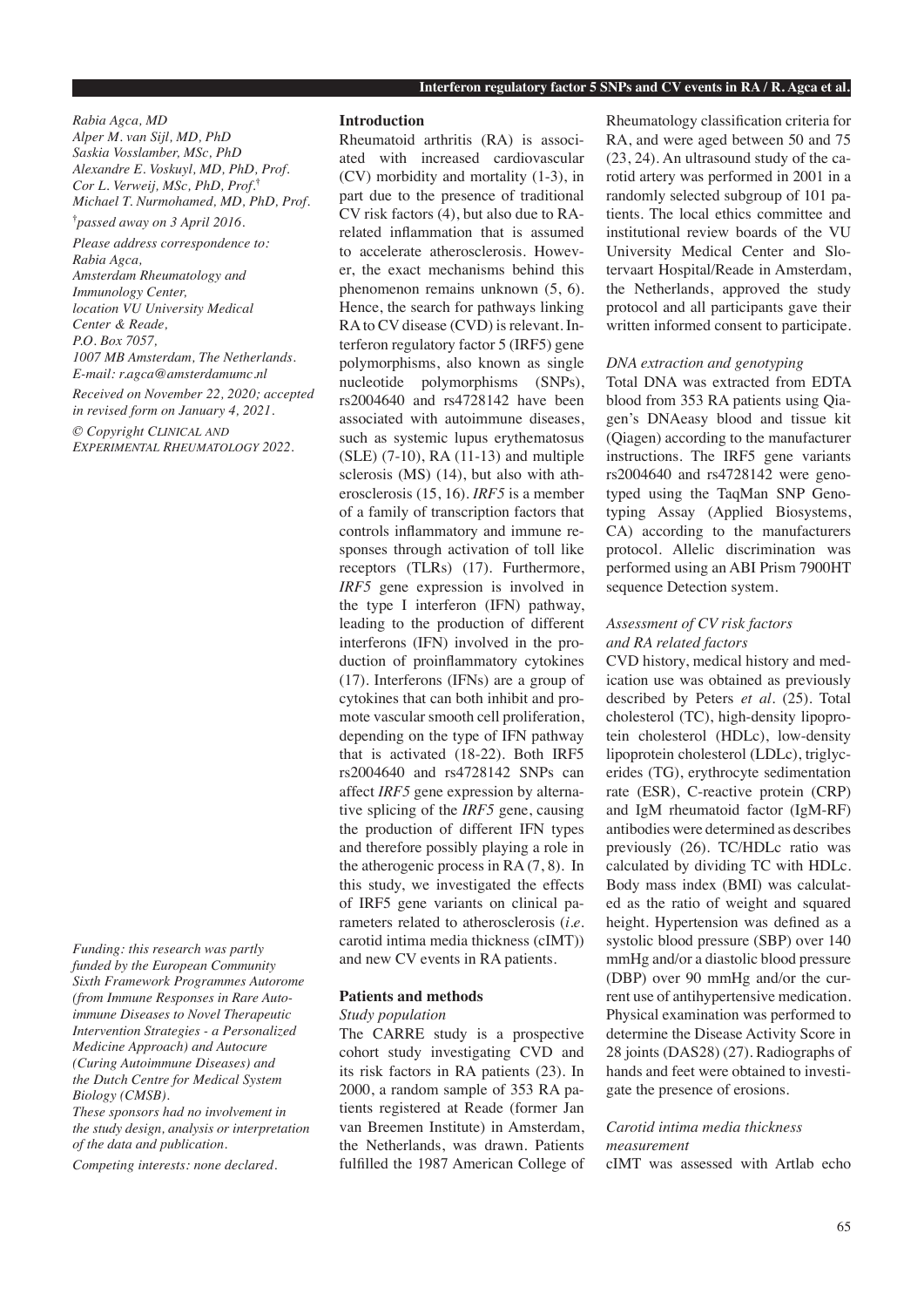#### **Interferon regulatory factor 5 SNPs and CV events in RA / R. Agca et al.**

tracking system using a 7.5-MHz linear probe, connected to a computer equipped with vessel wall movement detection software and an acquisition system (Esaote Europe BV). After localisation of the common carotid artery, cross-sectional measurements were performed 10mm proximal of the carotid bifurcation as described previously (28).

## *Assessment of new CV events*

As described previously, new CV events were registered according to the International Statistical Classification of Diseases and Related Health Problems 9th revision (ICD-9 codes, 410.0- 410.9, 435.9, 436, 443.9 and 798) (29). CV events were verified in medical records and included coronary heart disease (*i.e*. myocardial infarction, percutaneous coronary intervention, coronary angiography with significant stenosis, stent placement or coronary artery bypass graft), cerebral arterial disease (*e.g*. cerebrovascular accident, transient ischaemic attack or carotid endarterectomy) or peripheral arterial disease (*e.g.* ankle brachial pressure index <0.50, peripheral arterial reconstructive surgery or limb amputation) (29). Patients were censored after the first CV event or death due to other reasons. The patients who were lost to follow-up were censored at the date of their last follow-up visit. The remainder of the patients was censored at study cessation time on March 1, 2015 (29).

#### *Statistical analysis*

Patients were grouped according to their SNP rs2004640 or rs4728142 allele distribution. Differences in demographics, CV- and RA-related factors between allele groups and genotypes were analysed using Students t-test, Chi-square test, Mann-Whitney U-test, and ANOVA as appropriate. Logistic regression analyses were used to investigate the association between IRF5 genotypes and cIMT in the subgroup of 101 patients and Cox proportional hazard models were used to investigate the association with new CVD events in the whole cohort of 353 patients. Longitudinal cIMT data over 3 time points (*i.e*. baseline, 3 year and 10 year measurements) was analysed using generalised Table I. Baseline characteristics.

| <b>Demographics</b><br>$62 \pm 7$<br>$63 \pm 8$<br>Age, years<br>Female, no. $(\%)$<br>61(60.4)<br>232(65.7)<br>Caucasian, no. (%)<br>97 (96)<br>332 (94.1)<br><b>RA</b> characteristics<br>RA duration, years<br>$7(4-10)$<br>$8(5-11)$<br>$3.5 \pm 1.2$<br>$3.9 \pm 1.4$<br>DAS <sub>28</sub><br>ESR, mm/hr<br>$12(8-27)$<br>$18(9-31)$<br>$6(3-15)$<br>$7(3-18)$<br>CRP, mg/l<br>IgM-RF positive, no. $(\%)$<br>72 (71.3)<br>256 (72.5)<br>ACPA positive, no $(\%)$<br>58 (57.4)<br>187 (53)<br>Erosive disease, no. $(\%)$<br>82 (81.2)<br>288 (81.6) | 0.62<br>0.32<br>0.69<br>0.71<br>0.31<br>0.03<br>0.22<br>0.81<br>0.56<br>0.99 |
|-----------------------------------------------------------------------------------------------------------------------------------------------------------------------------------------------------------------------------------------------------------------------------------------------------------------------------------------------------------------------------------------------------------------------------------------------------------------------------------------------------------------------------------------------------------|------------------------------------------------------------------------------|
|                                                                                                                                                                                                                                                                                                                                                                                                                                                                                                                                                           |                                                                              |
|                                                                                                                                                                                                                                                                                                                                                                                                                                                                                                                                                           |                                                                              |
|                                                                                                                                                                                                                                                                                                                                                                                                                                                                                                                                                           |                                                                              |
|                                                                                                                                                                                                                                                                                                                                                                                                                                                                                                                                                           |                                                                              |
|                                                                                                                                                                                                                                                                                                                                                                                                                                                                                                                                                           |                                                                              |
|                                                                                                                                                                                                                                                                                                                                                                                                                                                                                                                                                           |                                                                              |
|                                                                                                                                                                                                                                                                                                                                                                                                                                                                                                                                                           |                                                                              |
|                                                                                                                                                                                                                                                                                                                                                                                                                                                                                                                                                           |                                                                              |
|                                                                                                                                                                                                                                                                                                                                                                                                                                                                                                                                                           |                                                                              |
|                                                                                                                                                                                                                                                                                                                                                                                                                                                                                                                                                           |                                                                              |
|                                                                                                                                                                                                                                                                                                                                                                                                                                                                                                                                                           |                                                                              |
|                                                                                                                                                                                                                                                                                                                                                                                                                                                                                                                                                           |                                                                              |
| Medication use, no $(\%)$                                                                                                                                                                                                                                                                                                                                                                                                                                                                                                                                 |                                                                              |
| Antihypertensive<br>25(24.8)<br>94 (26.6)                                                                                                                                                                                                                                                                                                                                                                                                                                                                                                                 | 0.69                                                                         |
| <b>Statin</b><br>11(10.9)<br>40(11.3)                                                                                                                                                                                                                                                                                                                                                                                                                                                                                                                     | 0.90                                                                         |
| 18 (17.8)<br>Salicylic acid<br>56 (15.9)                                                                                                                                                                                                                                                                                                                                                                                                                                                                                                                  | 0.64                                                                         |
| Prednisone<br>13 (12.9)<br>58 (16.4)                                                                                                                                                                                                                                                                                                                                                                                                                                                                                                                      | 0.49                                                                         |
| cDMARDs<br>88 (87.1)<br>303 (85.8)                                                                                                                                                                                                                                                                                                                                                                                                                                                                                                                        | 0.74                                                                         |
| <b>bDMARDs</b><br>11(10.9)<br>34(9.6)                                                                                                                                                                                                                                                                                                                                                                                                                                                                                                                     | 0.71                                                                         |
| <b>CV</b> parameters                                                                                                                                                                                                                                                                                                                                                                                                                                                                                                                                      |                                                                              |
| TC, mmol/L<br>$5.7 \pm 1.0$<br>$5.8 \pm 1.1$                                                                                                                                                                                                                                                                                                                                                                                                                                                                                                              | 0.55                                                                         |
| $1.5 \pm 0.5$<br>$1.5 \pm 0.5$<br>HDLc, mmol/L                                                                                                                                                                                                                                                                                                                                                                                                                                                                                                            | 0.53                                                                         |
| LDLc, mmol/L<br>$3.6 \pm 1.1$<br>$3.7 \pm 1.0$                                                                                                                                                                                                                                                                                                                                                                                                                                                                                                            | 0.54                                                                         |
| TG, mmol/L<br>$1.3(1.0-1.7)$<br>$1.5(1-1.8)$                                                                                                                                                                                                                                                                                                                                                                                                                                                                                                              | 0.58                                                                         |
| $26 \pm 4$<br>$27 \pm 5$<br>BMI, $kg/m2$                                                                                                                                                                                                                                                                                                                                                                                                                                                                                                                  | 0.28                                                                         |
| $19(2-36)$<br>Pack years<br>$21(3-39)$                                                                                                                                                                                                                                                                                                                                                                                                                                                                                                                    | < 0.01                                                                       |
| Systolic BP, mmHg<br>$142 \pm 20$<br>$142 \pm 18$                                                                                                                                                                                                                                                                                                                                                                                                                                                                                                         | 0.96                                                                         |
| $82 \pm 7$<br>$81 \pm 9$<br>Diastolic BP, mmHg                                                                                                                                                                                                                                                                                                                                                                                                                                                                                                            | 0.28                                                                         |
| Diabetes, no. $(\%)$<br>4(4)<br>17(4.8)                                                                                                                                                                                                                                                                                                                                                                                                                                                                                                                   | 0.71                                                                         |
| IMT, mm<br>$0.812 \pm 0.131$<br>$-NA$                                                                                                                                                                                                                                                                                                                                                                                                                                                                                                                     |                                                                              |
| Previous CVD, no. $(\%)$<br>15(14.9)<br>51 (14.4)                                                                                                                                                                                                                                                                                                                                                                                                                                                                                                         | 0.91                                                                         |
| <b>IRF5</b> minor allele frequencies                                                                                                                                                                                                                                                                                                                                                                                                                                                                                                                      |                                                                              |
| 0.451<br>Rs2004640 (G)<br>0.483                                                                                                                                                                                                                                                                                                                                                                                                                                                                                                                           | <b>NA</b>                                                                    |
| 0.415<br>Rs4728142 (A)<br>0.418                                                                                                                                                                                                                                                                                                                                                                                                                                                                                                                           | NA                                                                           |

DAS28: Disease Activity Score in 28 joints; cIMT: carotid intima media thickness; ESR: erythrocyte sedimentation rate; CRP: C-reactive protein; IgM-RF: IgM-rheumatoid factor; ACPA: anti-citrullinated protein antibody; cDMARDs: conventional disease-modifying anti-rheumatic drugs; bDMARDs: biologic disease-modifying anti-rheumatic drugs; TC: total cholesterol; HDLc: high-density lipoprotein cholesterol; LDLc: low-density lipoprotein cholesterol; TG: triglycerides; BMI: Body Mass Index; BP: blood pressure, CVD: cardiovascular disease; NA: not applicable.

estimation equations (GEE). The minor allele was used as the reference group in all analyses. The analyses were adjusted for demographic, CV- and RArelated factors on the basis of the literature (29) and differences between the groups identified at baseline. Statistical analyses were performed with IBM SPSS v. 23.0. *p*-values of <0.05 (two tailed) were considered statistically significant.

## **Results**

## *Patient characteristics*

The 353 RA patients from the CARRE cohort were genotyped for IRF5 SNPs rs2004640 and rs4728142. Of these 353 patients, cIMT was determined in 101 patients, which is referred to as the 'cIMT cohort'. Genotyping failed in

eight patients of the CARRE cohort, of which one patient was in de cIMT cohort. Both SNPs were in Hardy-Weinberg equilibrium. The baseline characteristics and allele frequencies of IRF5 rs2004640 and rs4728142 are shown in Table I.

# *Association of the rs2004640 genotype with RA- and CVD-related factors, cIMT and new CV events*

First, we analysed whether rs2004640 was associated with CV risk factors. No significant associations with HDLc, LDLc, SBP, DBP, TC, HDLc, LDLc, TG, BMI, smoking or prevalent CV disease were observed (data not shown). Secondly, we tested whether IRF5 gene variants were associated with RA-related clinical parameters (*i.e.* RA duration,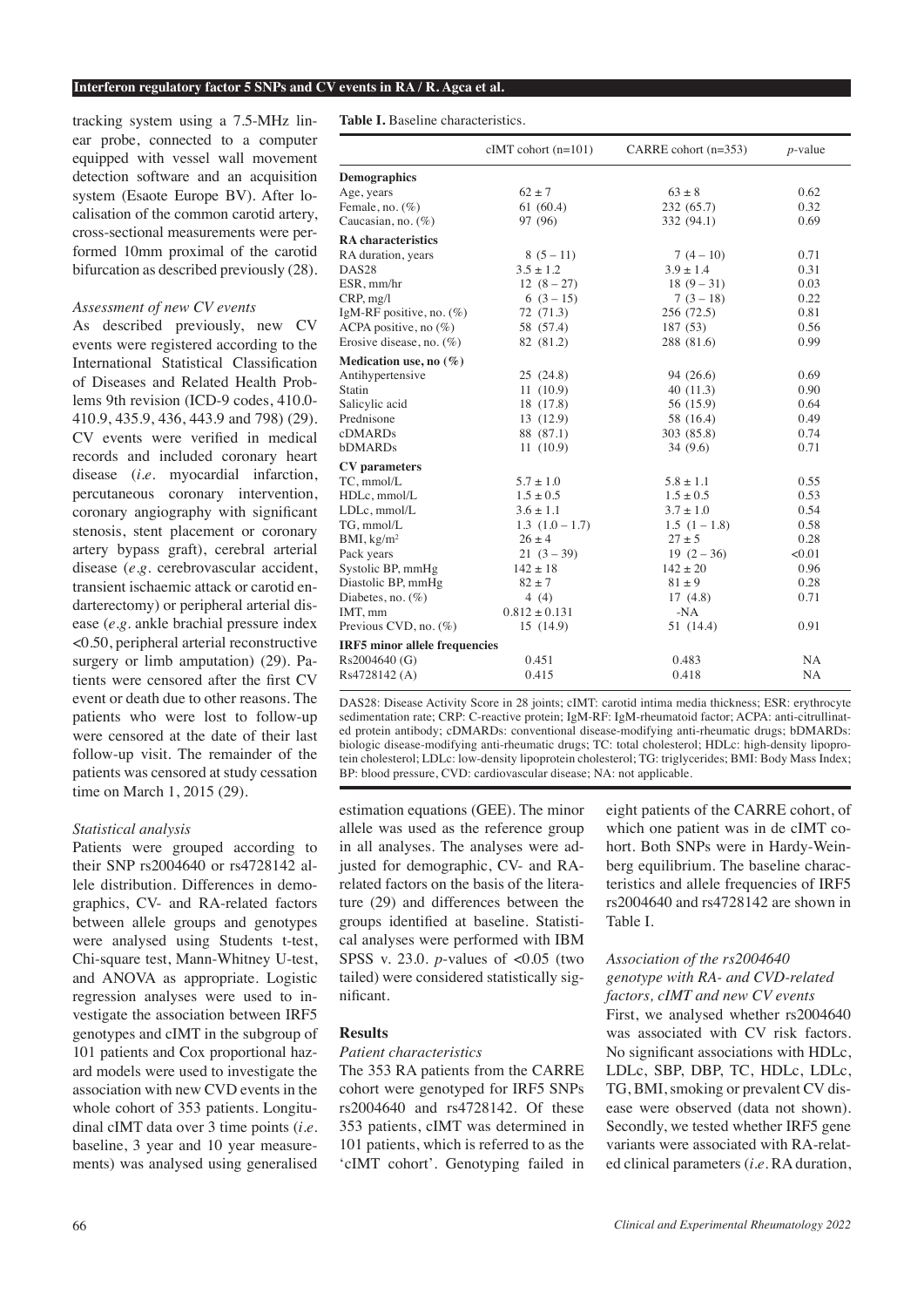DAS28, CRP, presence of erosions, presence of RF and/or ACPA). A higher percentage of patients homozygous for the rs2004640 G-allele were positive for RF compared to patients with a GT- or TT-genotype (respectively  $82\%$ ). 67% and 70%, *p*=0.048). No significant associations were observed between IRF5 genotypes, and other RA-related characteristics (data not shown). For rs2004640, the highest cIMT values at baseline were observed in patients with the GG-genotype, followed by the GT- and TT- genotypes (0.874±0.142, 0.806±0.125, 0.785±0.126). The difference in cIMT between patients carrying the GG- *vs.* TT-genotype was significant (*p*=0.03, Fig. 1).

Patients with the TT-genotype were more likely to experience an increase in cIMT (median yearly progression in millimetres 0.02 (0.02–0.05)) over time when compared to the GG-genotype (median yearly progression 0.003 (-0.03–0.07) and respectively OR 2.84, 95%CI 1.07–7.50, *p*=0.035 and OR 0.26, 95%CI 0.08–0.75, *p*=0.013). This was also significant after correction for CV risk factors (age, sex, SBP, TC/ HDLc-ratio, current smoking and aspirin use) with TT-genotype OR 3.03, 95%CI 1.06–8.65, *p*=0.038 and GGgenotype OR 0.22, 95%CI 0.07–0.69, *p*=0.01.

99 of the 353 patients developed a new CV event over a median follow-up duration of 9 (5–11) years. In the crude Cox regression analyses rs2004640 genotypes were not associated with new CV events (reference GG-genotype, GT-genotype *p*=0.59 and TT-genotype *p*=0.76).

# *Association of the rs4728142 genotype with RA- and CVD-related factors, cIMT and new CV events*

For rs4728142 there were no significant associations with CV risk factors HDLc, LDLc, SBP, DBP, TC, HDLc, LDLc, TG, BMI, smoking or prevalent CV disease were observed (data not shown). There were no associations between RA-related risk factors and rs4728142 (data not shown). No significant differences were observed between cIMT values for the genotypes of rs4728142 (AA 0.775±0.137, AG



0.805±0.129, GG 0.843±0.131, *p*=0.22, Fig. 1). For rs4728142, in patients with the GG-genotype there was a trend for less increase of cIMT (median yearly progression 0.01 (-0.002–0.05) *vs.* 0.003 (-0.02–0.06)) over time (OR 0.43, 95%CI 0.18–1.02, *p*=0.057). After correction for traditional risk factors (as described above) there was a significant lower increase in cIMT for the GGgenotype with an OR of 0.34, 85%CI 0.14–0.88, *p*=0.025. For the other genotypes there was no significant increase or decrease in cIMT (AA OR 2.02, 95%CI 0.59–6.96, *p*=0.26, AG OR 1.51, 95%CI 0.68 – 3.37, *p*=0.31; after adjustment CV risk factors respectively ORs of 2.85, 95%CI 0.72–11.2, *p*=0.13 and 1.66, 95%CI 0.69–3.99, *p*=0.25). The rs4728142 genotypes were not associated with the development of new CV events over time in the crude Cox regression analyses (reference AAgenotype, AG-genotype *p*=0.51, GGgenotype  $p=0.90$ ).

#### **Discussion**

In our current study, both IRF5 rs2004640 and rs4728142 GG-genotypes were associated with cIMT and patients with the GG-genotype had the highest cIMT values at baseline, but the greatest increase in cIMT over time was seen in the TT- and AA-genotypes. However, these genotypes were not associated with the development of new CV events during follow-up. One of the explanations for this observation could be the sample size of our study population, which could be too small to detect an effect of these SNPs on CVD risk. Another explanation could be that IRF5 SNPs might not influence CVD risk directly or that their effect on CVD risk

is very small. For rs2004640, a previous study described fewer CV events in patients with the GG-genotype (30). In line with this, Malarstig *et al.* identified *IRF5* mRNA expression in human carotid plaques, including the expression of SNPs rs2004640 and rs4728142, but they were not associated with a risk of (unstable) coronary artery disease or recurrent CV events in patients who had presented with unstable coronary artery disease (15). In our study, we have also identified an association between IRF5 SNPs and surrogate markers of atherosclerotic disease (*i.e*. cIMT), but not with new CVD over a median follow-up period of 9 years. This is an interesting finding, as IRF5 gene variants are detectible in atherosclerotic plaques and may have different effects on the atherosclerotic process, but they do not seem to be associated with an increased event risk. *IRF5* is a master regulator of type I IFN activity and functions as a transcription factor when phosphorylated, leading to expression of downstream interferon response genes, including the production of type I IFN itself and cytkonines such as interleukin-6 (IL-6), tumour necrosis factor (TNF), interleukin-12 (IL-12) and interleukin-23 (IL-23). The splicing of *IRF5* is highly complex and multiple *IRF5* isoforms are initiated at each promoter. Different isoforms can contain either exon 1a, 1b or 1c, depending on the promoter where transcription is initiated. Furthermore, it is known that the *IRF5* isoforms differ in their ability to transactivate type I IFN genes, *i.e.* IFN $\alpha$  or IFN $\beta$  (31). IFNβ and IFNα, have been described to have both anti- and proatherosclerotic effects in several *in vitro* studies (21, 22, 32). The rs2004640 IFR5 SNP is locat-